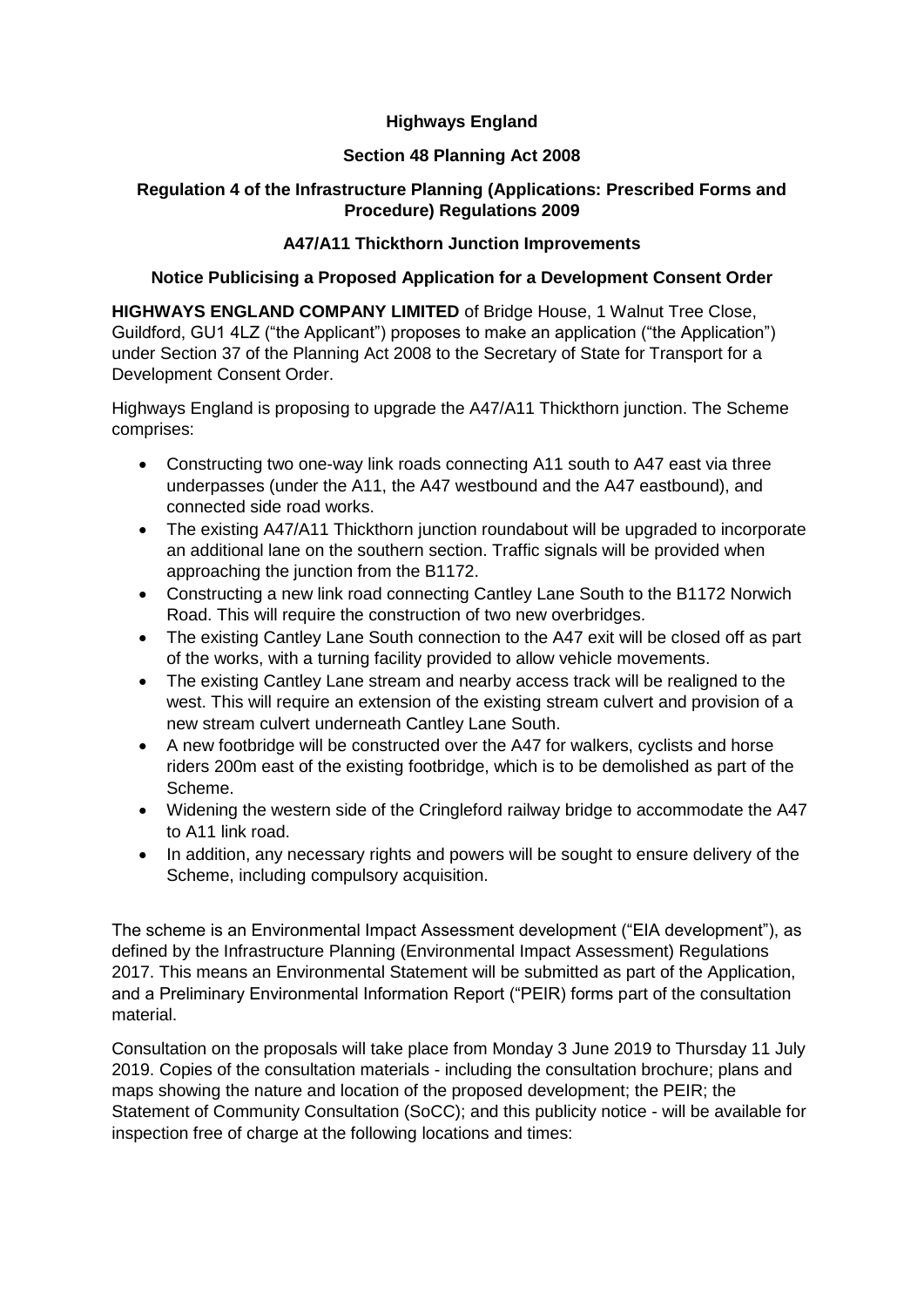| <b>Public information point locations</b>    | <b>Opening times</b>                       |
|----------------------------------------------|--------------------------------------------|
| North Wymondham Community Centre,            | 10am - 4pm                                 |
| 44 Lime Tree Avenue, Wymondham NR18          | Monday-Saturday                            |
| 0HH                                          | * please phone ahead (01953 606 709)       |
|                                              | to confirm the opening time before you     |
|                                              | visit.                                     |
| Hethersett Library,                          | 10am - 1pm and 2pm - 5pm Monday,           |
| Queen's Road, Hethersett, Norwich NR9 3DB    | <b>Wednesday and Friday</b>                |
|                                              | 2pm - 7pm Thursday                         |
|                                              | 10am - 2pm Saturday                        |
|                                              | * please phone ahead (01603 810 188)       |
|                                              | to confirm the opening time before you     |
|                                              | visit.                                     |
| The Willow Centre,                           | $9am - 5pm$                                |
| 1-13 Willowcroft Way, Cringleford, Norwich   | Monday to Friday                           |
| NR4 7JY                                      | * please phone ahead (01603 457 222)       |
|                                              | to confirm the opening time before you     |
|                                              | visit.                                     |
| Norfolk and Norwich Millennium Library,      | 10am - 7pm Monday-Friday                   |
| The Forum, Millennium Plain, Norwich NR2     | 9am - 5pm Saturday                         |
| 1AW                                          | * please phone ahead (01603 774 709)       |
|                                              | to confirm the opening time before you     |
|                                              | visit.                                     |
| Norwich City Council,                        | 8:45am - 5pm Monday, Tuesday,              |
| City Hall, St Peters Street, Norwich NR2 1NH | Thursday and Friday<br>1pm - 5pm Wednesday |
|                                              | * please phone ahead (0344 980 3333)       |
|                                              | to confirm the opening time before you     |
|                                              | visit.                                     |
| Norfolk County Council,                      | 9am - 5pm Monday-Friday                    |
| County Hall, Martineau Lane, Norwich NR1     | * please phone ahead (0344 800 8020)       |
| 2DH                                          | to confirm the opening time before you     |
|                                              | visit.                                     |

All of the consultation materials will be available to view free of charge at the above public information points and the project website from Monday 3 June 2019 to shortly after Thursday 11 July 2019. Please ask for copying costs at the above public information points if photocopying facilities are available. The project website address is: [www.highwaysengland.co.uk/A47Thickthorn.](http://highwaysengland.co.uk/projects/a47-thickthorn-junction/) A copy of the consultation material, including: the consultation brochure, plans and maps showing the nature and location of the proposed development, the Preliminary Environmental Information Report; Non-Technical Summary of the Preliminary Environmental Information Report (PEIR); response form; the publicity notice (section 48 publicity notice); the Sideroad Strategy Options Report and the Statement of Community Consultation can be supplied free of charge on a USB memory stick. Hard copies can also be provided on request, however, please note there may be a charge applied for hard copies of the PEIR. Requests for a copy of the consultation material should be made via Highways England's contact details below.

• By emailing: [A47A11ThickthornJunctionRIS@highwaysengland.co.uk](mailto:A47A11ThickthornJunctionRIS@highwaysengland.co.uk)